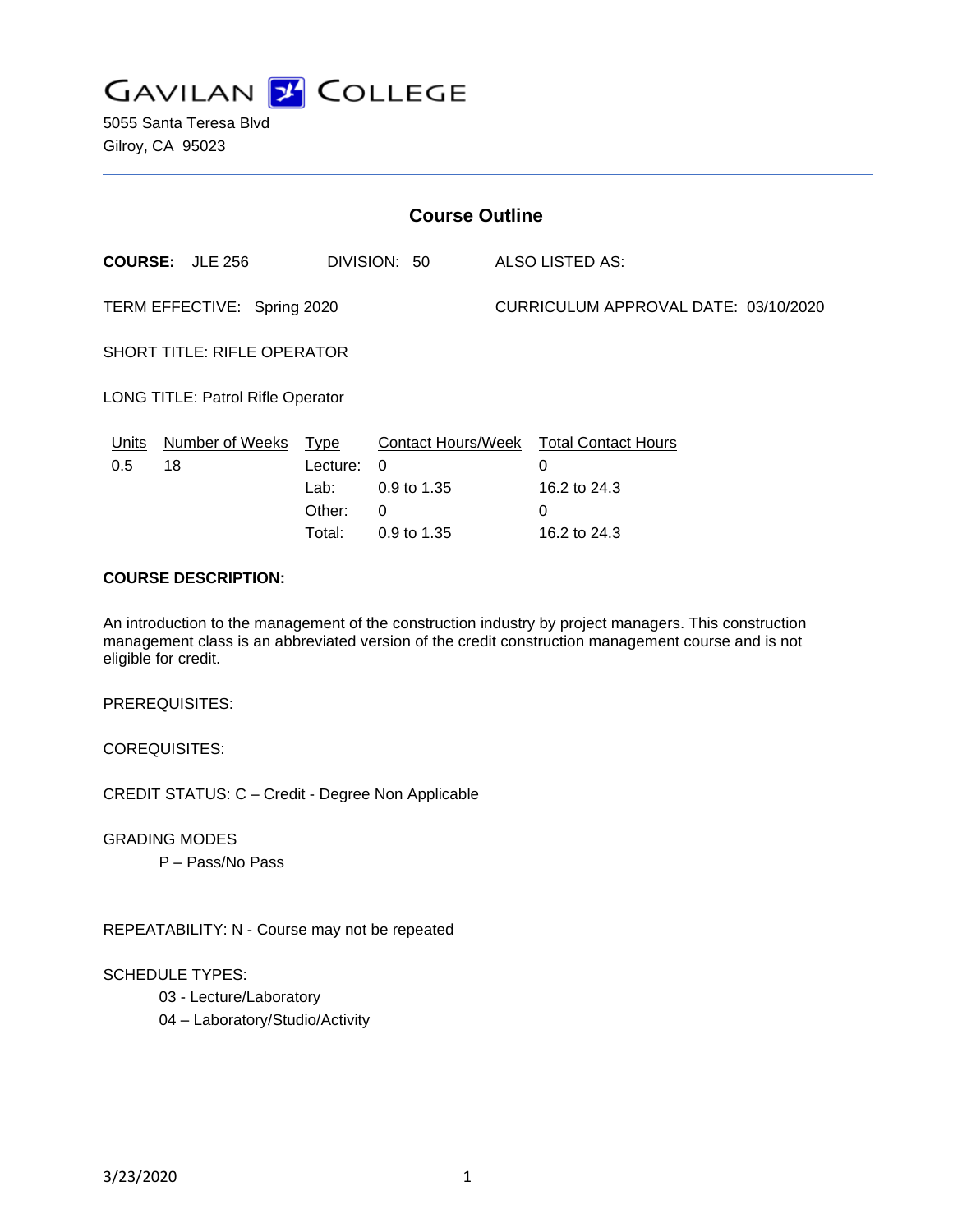### **STUDENT LEARNING OUTCOMES:**

By the end of this course, a student should:

1. Demonstrate the hands-on skills needed to effectively use a Rifle.

#### **CONTENT, STUDENT PERFORMANCE OBJECTIVES, OUT-OF-CLASS ASSIGNMENTS**

Curriculum Approval Date 03/10/2020

- I. COURSE INTRODUCTION
- A. Instructors to request all rifles be cased or grounded
	- 1. Any loaded weapons to be identified and cleared by instructors
- a. Introducing students to the PUSH-PULL-TILT-RACK concept
- b. The Student will learn this procedure as the basic operating drill, for

preparing the patrol rifle for live fire:

### B. INTRODUCTIONS and COURSE REGISTRATION

- 1. Instructors should state the following:
	- a. Time in law enforcement
	- b. Time in firearms training
	- c. Specialty training and assignments
- 2. Students should state the following:
	- a. Time in law enforcement
	- b. Familiarity with rifle, if any
	- c. Any prior rifle training (i.e., military, SWAT, etc.)
- C. SAFETY DISCUSSION
	- 1. Firearms Safety Rules (\*3):
- a. Rule 1: All guns are considered loaded at all times and should be treated as such.
- b. Rule 2: Keep the muzzle pointed in a safe direction.
- c. Rule 3: Keep your finger off the trigger and out of the trigger guard until ready to fire.
- d. Rule 4: Be sure of your target and beyond.
- 2. Other Safety Considerations (\*3):

a. Safety is everyone's responsibility. Should anyone see an unsafe condition; they should immediately bring it to the attention of the group.

b. If a student "sweeps", "covers", or "lasers" anybody with the muzzle of his/her rifle, s/he will be warned the first time, and EXPELLED from the course for a second violation.

- c. Anyone may call a "Cease Fire!" at any time!
- d. No live ammunition is allowed in the classroom at any time!

e. All student rifles must have a safety device installed at all times except for live firing of ammunition and maintenance.

f. It is preferred that all instructors utilize "blue" or "red" plastic rifles/pistols for demonstration purposes. When teaching a technique that requires the actual cycling of a weapon, a real weapon will only be used after a safety device has been installed.

g. Safety Policy will be given as a handout to each student.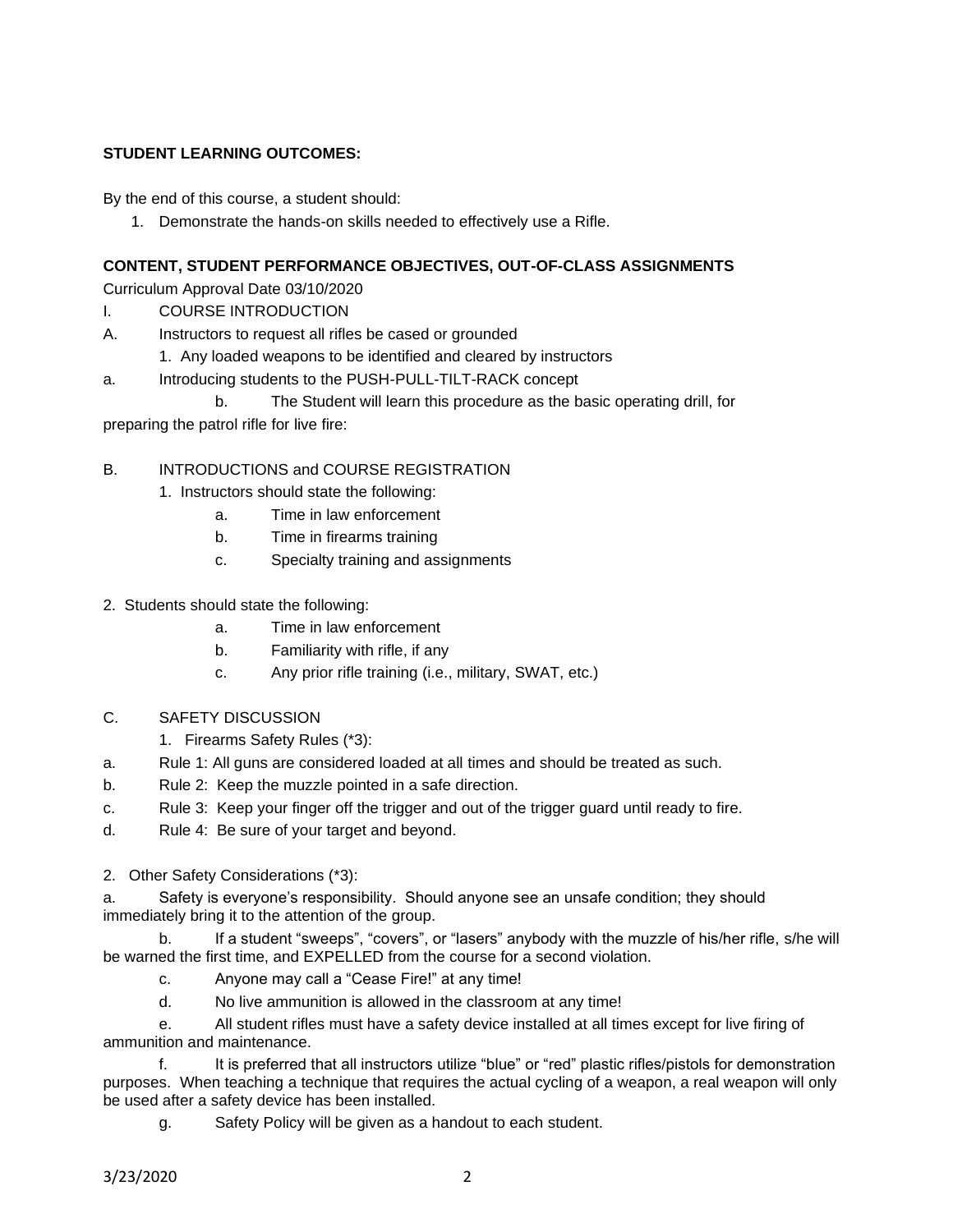### D. BACKGROUND / COURSE EXPECTATIONS

- 1. All students SHOULD be able to meet the following expectations:
	- a. SAFETY AT ALL TIMES
- b. Students should ALREADY be proficient in the use of the police pistol
	- c. Be able to identify all major parts of the rifle
	- d. Have a basic understanding of the rifle's inherent capabilities
- e. Demonstrate proficiency in loading, unloading, clearing of malfunctions, and firing the rifle
- f. Demonstrate proficiency in disassembly (field-stripping) and assembly of the rifle

g. Demonstrate proficiency in the safe carrying, retaining and controlling the rifle via the use of the rifle sling (3-point slings and variants strongly recommended)

- h. Demonstrate proficiency in transitioning from rifle to pistol, and from the pistol back to the rifle
- i. Demonstrate proficiency in the use of the flashlight in tandem with the rifle
- j. Demonstrate proficiency with the use of the rifle at night or low-light conditions
	- k. The ability to pass the FBI Rifle Qualification Course with 80%

2. The Lead Instructor will advise the students that this course is designed to provide fundamental safety and operating techniques for the AR15 variant patrol rifle. This basic course is not a SWAT Rifle Course and NOT an Advanced Rifle Course.

- E. LEGAL UPDATE (\*1)
- 1. Penal Code 32610(b) (\*1)

a. Course discussions will include all legislation as well as legal requirements, aspects and implications associated with possession and use of patrol rifles for law enforcement

- 2. Penal Code 33220(b) (\*1)
- a. The course will satisfy the POST 1081 Minimum Standards for the Rifle Course Part II 16 Hours
- 3. Discussion of Department(s) Policies and Mission regarding carrying and use of the rifle.
- 4. Discussion of Department(s) uses of force policies. (\*2)
- a. The Garner Decision (Tennessee v. Garner, 471 U.S. 1 (1985)
- b. Graham (Graham v. Conner, 490 U.S. 386 (1989)
- c. CA Penal Code section 835(a)
- d. Moral considerations (can vs. should use force)
- F. PURPOSE OF THE PATROL RIFLE (\*2):
	- 1. The Patrol Rifle's history in law enforcement.
- 2. Advantages / Disadvantages of the Patrol Rifle vs. Pistol minimally to include.
	- a. Size good and bad
	- b. Concealment
	- c. Accuracy
		- d. Distance
		- e. Firepower (defined as magazine capacity)
		- f. Barrier / Soft Body Armor Penetration and
- 1) Patrol Rifle ammunition tends to over-penetrate LESS in objects than pistols rounds do!

2) Patrol Rifle ammunition tends to expand / fragment more dramatically and consistently, without over-penetration!

G. NOMENCLATURE (\*4):- Students will be able to identify, verbally and by sight, the following parts of the rifle: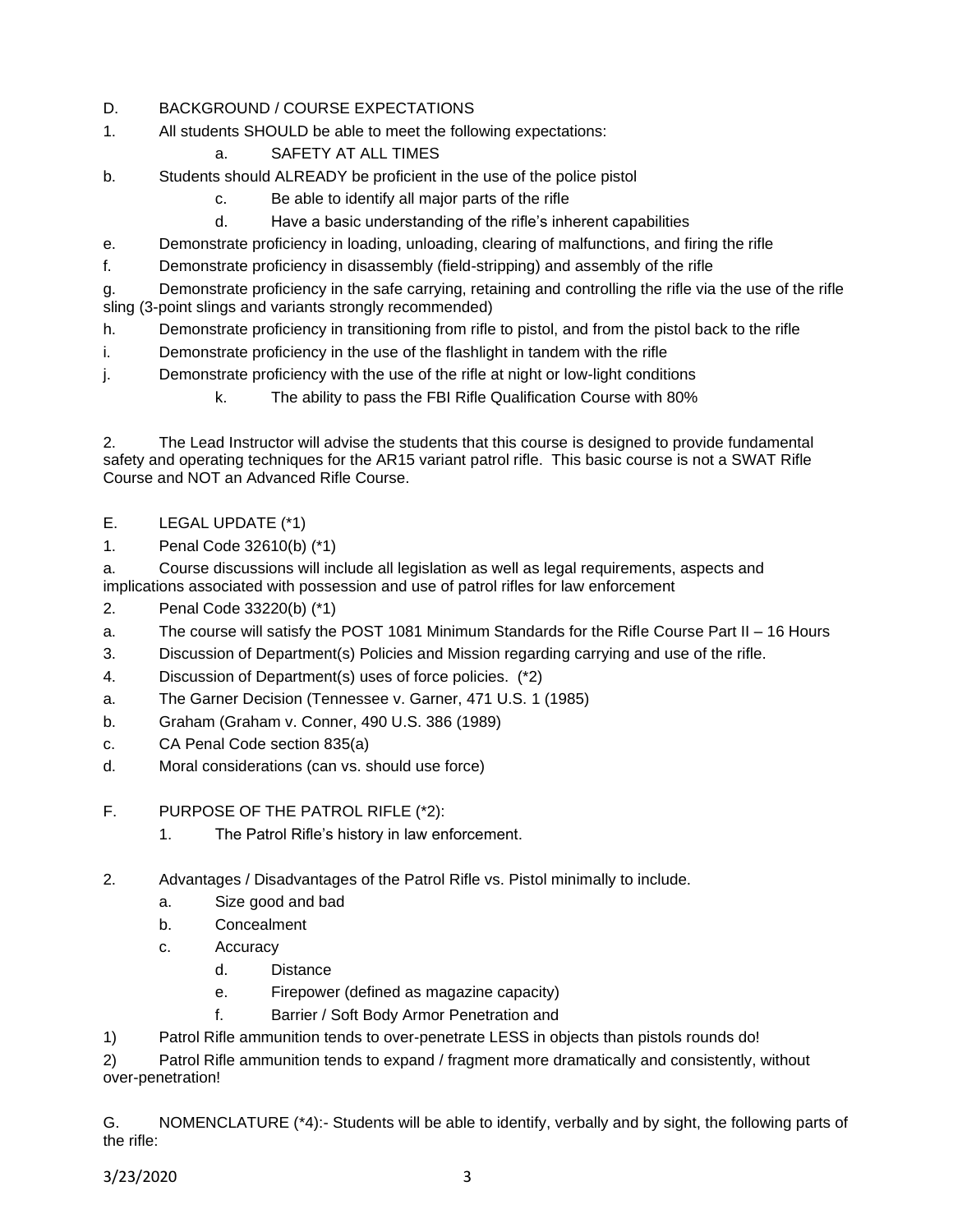- 1. Upper receiver group:
- a. Rear sight
- b. Front sight
- c. Hand guards
- d. Charging handle
- e. Ejection port
- f. Dust cover
- 2. And the following if present:
- a. Forward assist,
- b. Carrying handle,
- c. Brass deflector
- d. Flash suppressor

3. Lower receiver group: Stock, trigger group, selector lever, magazine well, magazine release, bolt lock, bolt release, and takedown pins

- 4. Bolt carrier group:
- a. Bolt, bolt carrier
- b. Gas key
- c. Firing pin,
- d. Firing pin retaining pin,
- e. Cam pin
- f. Ejector, and extractor
- 5. Magazine: Body, floor plate, follower, and spring.
- H. USE OF THE FLASHLIGHT DISCUSSION
- 1. Students will be familiar with the following techniques:
- a. Flashlight Mounted on Rifle
- b. Non-mounted Flashlight / Rifle Techniques
- c. Side button Flashlight activation
- d. Rear button Flashlight activation
- I. FIREARM CARE -DISASSEMBLY / REASSEMBLY / CLEANING (FIELD STRIPPING) (\*5)
- 1. Removal of Bolt Carrier Group from Upper/Lower Receiver Groups:
- a. Remove Magazine.
- b. Lock bolt to the rear.
- c. Safety engaged.
- d. Mechanically, Visually, and Physically (MVP) inspect the empty chamber, ejection port, and magazine well.
- e. Release bolt forward.
- f. Push rear disassembly pin.
- g. Pull charging handle to the rear.
- h. Capture the bolt carrier group.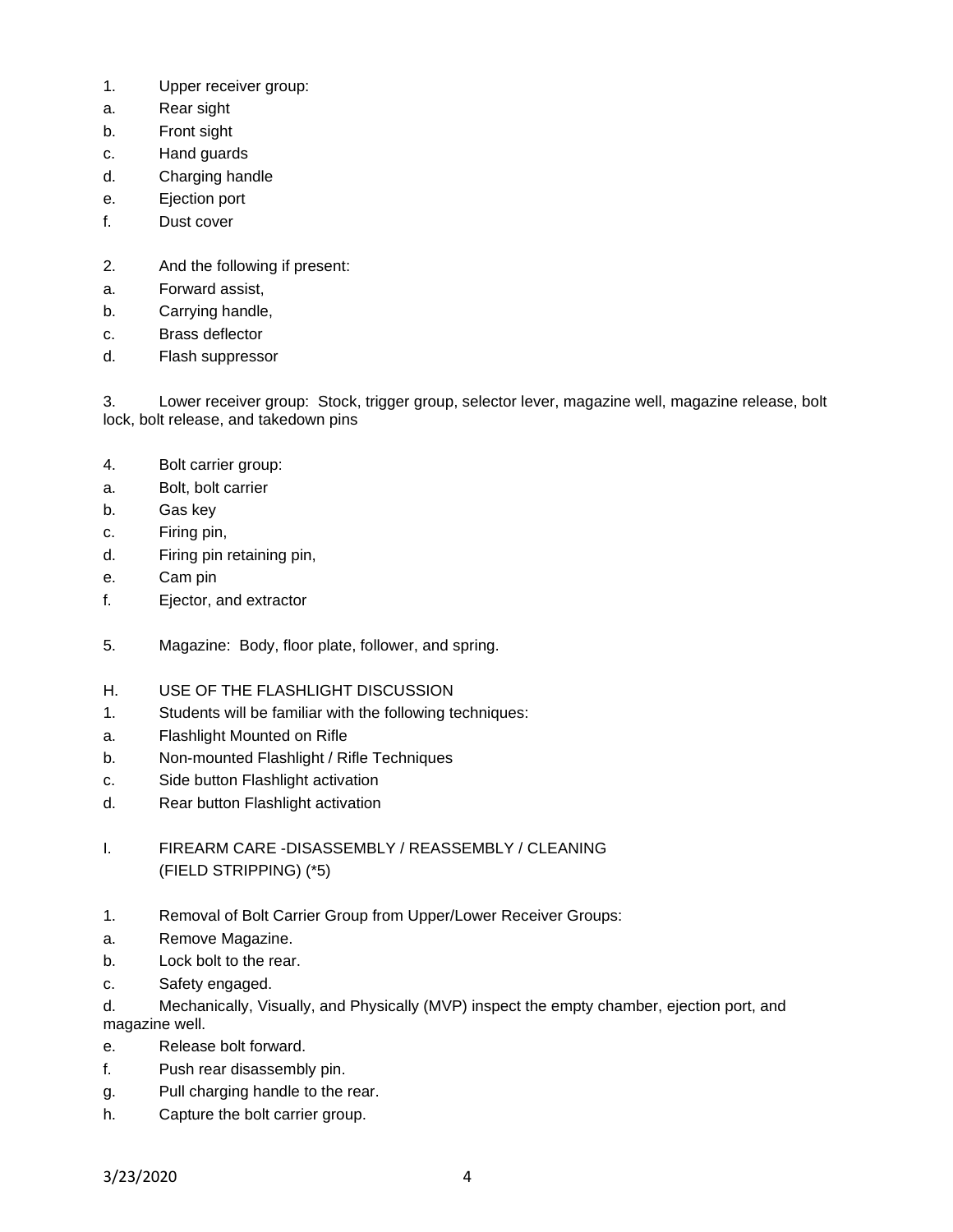- 2. Disassembly of Bolt Carrier Group:
- a. Remove the firing pin retaining pin.
- b. Pull the firing pin out.
- c. Rotate the cam pin 90 degrees and pull out.
- d. Pull bolt from bolt carrier.
- 3. Cleaning / Lubricating of Weapon (\*5):
- a. Clean and lightly lubricate barrel using rods, brass brush, and patches.
- b. Clean barrel chamber using chamber brush and patches.
- c. Clean exterior of weapon with rag and light oil can be used if needed.
- d. Clean and lightly oil all parts of bolt carrier group using brass brush, patches, and/or a rag.
- 4. Re-Assembly of Bolt Carrier Group:
- a. Insert bolt into bolt carrier. While holding bolt carrier in the hand, turn and face bolt towards your face. Rotate bolt so the extractor is in roughly the 10 o'clock position.

b. Insert cam pin and rotate 90 degrees.

c. Insert firing pin. Press on back of firing pin to ensure it is fully inserted. (This will cause major problems if it is not!)

d. Insert firing pin retaining pin.

e. Holding onto bolt carrier, "snap" the entire mechanism so the bolt moves to its most forward position. (This is known as "cam snap" and is needed to insert the bolt carrier group back into the upper receiver group.

5. Re-Assembly of Weapon:

- a. Turn upper receiver so the top of the weapon is facing the floor, barrel is parallel with the floor.
- b. Insert charging handle (if removed) and pull out roughly 2-3 inches.

c. Perform "cam snap" with bolt carrier group and insert into upper receiver group with bolt facing barrel (forward) and gas key inserted into the charging handle.

- d. Push bolt carrier and charging handle forward until the charging handle "clicks" into place.
- e. Ensure hammer is cocked.
- f. Connect upper receiver to lower receiver and push in takedown pins.

### 6. Function Check WITH EMPTY WEAPON

a. Charge weapon and place on "safe." Pull trigger – nothing should happen.

b. Charge weapon and place on "fire" (semi-automatic). Pull trigger – hammer should fall. Keeping trigger pulled to rear, cock weapon again and slowly release trigger. Noticeable trigger reset should be heard and felt.

c. If applicable: place selector lever on "burst" or "auto" and keep trigger pulled while charging the weapon several times. With each release of the charging handle, the hammer should fall.

- J. GUN HANDLING / SLINGS / "The Combat TRIAD"
- 1. "The SLING is to the RIFLE, what the HOLSTER is to the PISTOL".
- 2. THE USE OF THE 3-POINT SLING IS STRONGLY ENCOURAGED
- 3. The Student is introduced to the meanings of the following SAFETY terms:
- a. "TOTALLY SAFE"
- b. "Let 'em Hang!"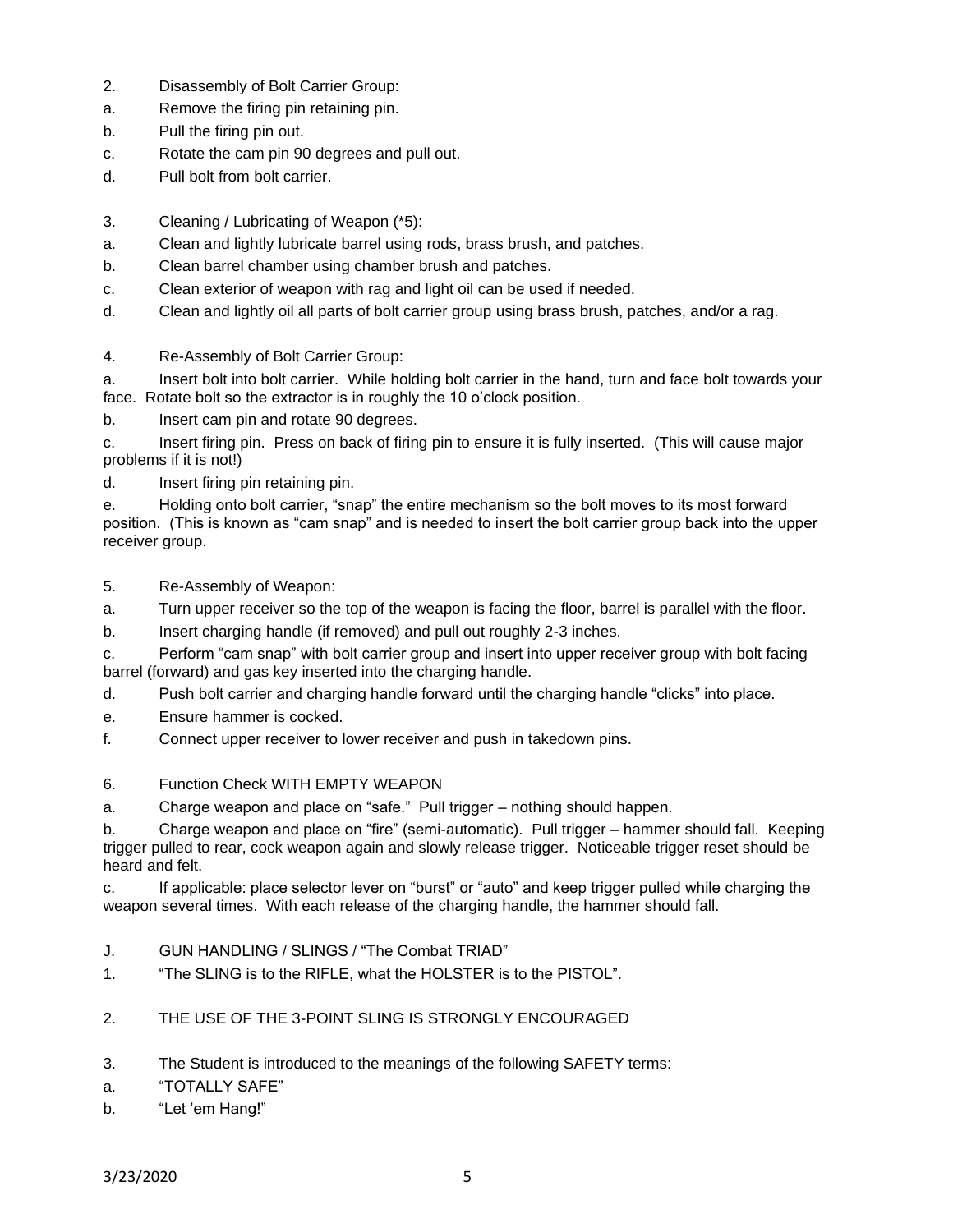4. The 2-POINT SLING IS DISCOURAGED; however, for those students, who must use ONLY what he/she is issued – the 2-POINT sling must be used ONLY in the recommended and prescribed manner

- a. DISADVANTAGES of the 2-POINT sling:
- 1) Not secured to the body during reloads
- 2) Pistol must be fired one-handed during transitions
- 3) Requires slinging or abandonment for two-handed pistol reloading
- 5. The Student will become familiar with "The Combat Triad" (\*6)
- a. Mindset
- b. Marksmanship
- c. Gun Handling

7. The Student will be familiar with the following gun handling positions / protocols:

- a. Low Ready
- b. Guard Position
- c. "Do you have the rifle? I have the rifle!"

## K. BALLISTICS / TRAJECTORIES OVERVIEW (\*4)

1. BALLISTICS: The standard 55-grain Full Metal Jacket (FMJ) is sensitive to speed, and needs to go no slower than 2650 feet per second (fps) at the muzzle to maximize terminal ballistic potential.

2. BARRELS SHORTER THAN 16 INCHES overall are DISCOURAGED, as special ammunition must be used to maintain accuracy, penetration, and fps.

## 3. TWIST RATES AND BULLET WEIGHTS:

a. Rifle barrels with a twist rate of 1 rotation in 14 inches or SLOWER should use bullets NO HEAVIER than 55 grains – as tumbling (destabilization) may occur.

b. Rifle barrels with a twist rate of 1 rotation in 7 inches or FASTER should use bullets NO LIGHTER than 55 grains – as the bullet may come apart (pre-fragment) before striking the target.

c. Students should consult their Department Armorers or Firearms Instructors on any of these policy issues. Ballistic tip bullets, such as the Silvertip and TAP Round may be mentioned.

## 4. TRAJECTORY (Arc of Flight for projectile):

a. As to the trajectory of the .223 Remington/5.56 NATO, the initial intersection at 50 yards is essentially the same point of impact at the secondary intersection at 200 yards.

b. While there is a nominal difference in the point of impact of approximately 1-3 inches, between 50 and 250-yards, this small difference is acceptable for the police mission.

5. Sporting Arms and Ammunition Manufacturers' Institute (SAAMI) vs. NATO: NATO chambers will take SAAMI ammunition, but NATO ammunition does not function well in SAAMI chambers.

# L. MARKSMANSHIP FUNDAMENTALS (\*6)

1. Discuss the following fundamentals:

a. Eye Dominance Exercise: The rifle should be shouldered on the same side as the dominant eye.

1) Have student made a triangle with both hands, and move back to the focused eye.

b. Sight Alignment: The relationship between the rear and front sights.

c. Sight picture: The front sight needs to be CRYSTAL CLEAR (That's where the bullet comes out!)

d. Trigger Squeeze: Constant pressure to the rear of the gun – using just the PAD of the index finger – where the center of the index fingerprint is found.

e. Follow-Through: Maintaining sight alignment and sight picture until the shot is complete.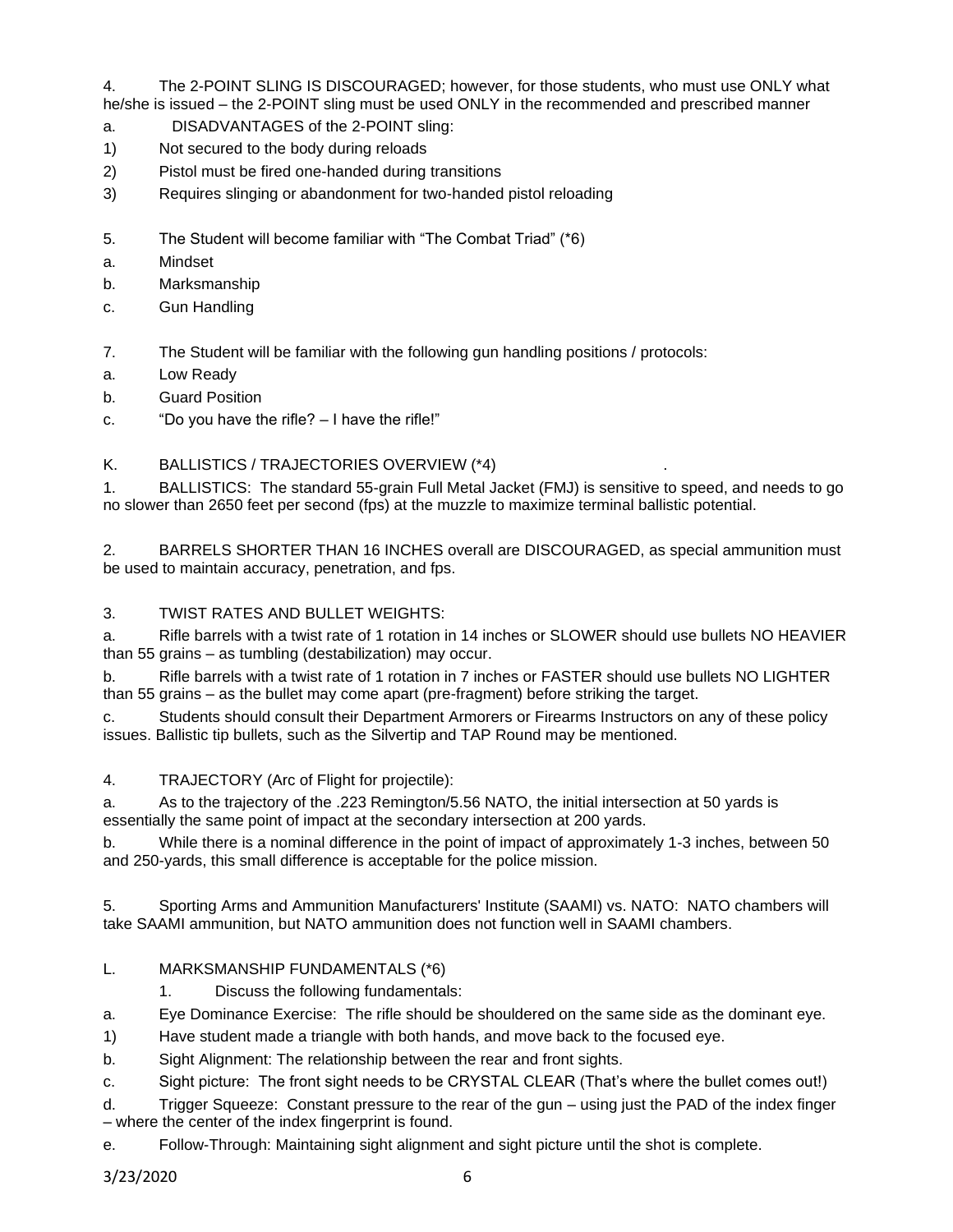- 2. BRASS: To help maximize rifle accuracy, use the following acronym.
- a. Breathe (hold it, then exhale slowly)
- b. Relax
- c. Aim
- d. Squeeze (prelude to TRIGGER RESET done now)
- e. Surprise! (Break of trigger)
- 3. Zeroing Briefing:
- a. Move the rear sight in the same direction as the bullet.

b. If electronic/optical sights are to be used, the sight's reticle should be moved in the direction of the bullet impact.

c. If the front sight is to be moved, it moves in the OPPOSITE direction of the bullet impact.

M. LOADING, UNLOADING & CLEARING PRACTICAL

- 1. LOADING
- a. Magazines

1) The follower of the magazine has a simulated round of ammunition molded into it. Ammunition should be inserted into the magazine so it faces the same direction of the molded piece.

- 2) Ammunition should be placed in from the top and pushed squarely downward.
- 3) Advise on loaders and stripper clips
- 4) 28 rounds in a 30 round magazine.
- b. PUSH-PULL-TILT-RACK

1) PUSH the magazine into the magazine well, cartridge nose in the direction of the muzzle, straight up until an audible "click" is heard

- 2) PULL on the magazine to ensure it is inserted/locked into position
- 3) TILT the rifle to the side and downward (for gravity assist when the bolt is released forward)
- 4) RACK the charging handle to the rear and release to allow the strength of the buffer spring to close the action.
- 5) Place the selector on SAFE
- 2. UNLOADING / CLEARING
- a. Place the selector on SAFE
- b. PRESS the magazine release and REMOVE the magazine
- c. RACK the charging handle but DO NOT RELEASE IT
- d. PRESS the bolt stop button release the bolt SLOWLY locking it OPEN
- 3. MVP check the Chamber, Ejection Port and Magazine Well!
- a. MECHANICALLY (Rack)
- b. VISUALLY (Look)
- c. PHYSICALLY (Insert finger)
- N. ZEROING OF RIFLES PRACTICAL:
- 1. Two Teams will zero at a time. Two Teams will shoot, while Two Teams are staged for fire.
- a. Team Leaders will advise when they are ready for further instruction.
- b. Target retrieval occurs once all Four Teams have completed zeroing. Zeroing should occur twice.
- 2. Loading and Operating the Rifle: RANGE SAFETY PROTOCOL COMMANDS: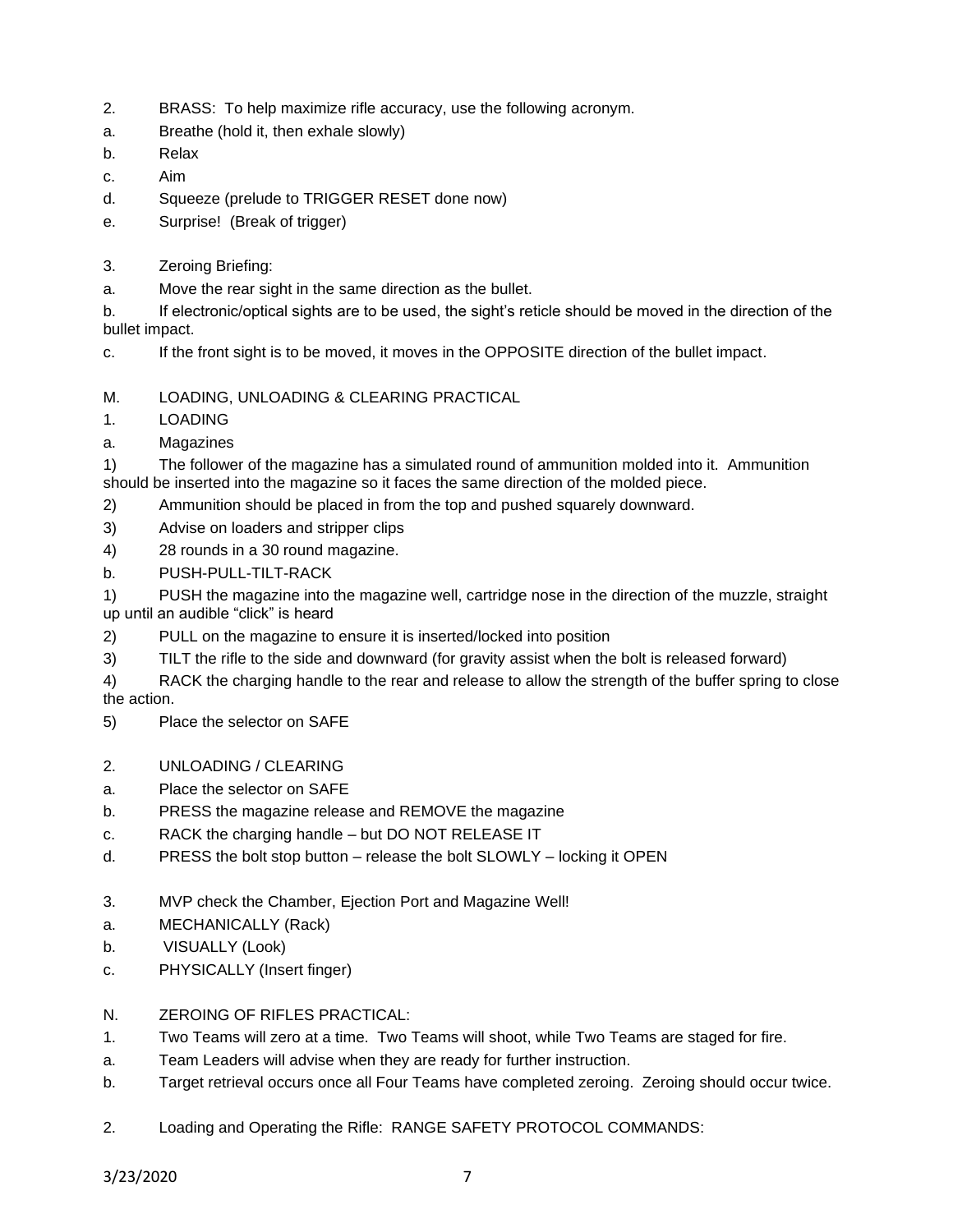a. "IS TEAM (#) READY?" (Team Leaders to give thumbs up) or respond, "TEAM (#) IS READY!" (Asked repeatedly until ALL teams are accounted for).

b. (Once ALL teams have responded affirmatively), "LINE IS READY!"

c. "FROM A SAFE RIFLE (bolt locked open, and on safe), LOAD YOUR RIFLE WITH A MAGAZINE CONTAINING THREE ROUNDS!"

d. "PREPARE FOR LIVE FIRE!" (Be alert, and move the selector to fire)

e. TWO SHORT WHISTLE BLASTS = FIRE!

f. ONE LONG WHISTLE BLAST = CEASE FIRE! (Lead Instructor should also say, "CEASE FIRE!")

O. TRANSITIONS DRILLS: RIFLE TO PISTOL - Distance: 25 yards or CLOSER

1. ONLY Two rounds per magazine must be loaded to maximize SAFETY.

2. When the rifle is EMPTY, the student will assume that rifle has experienced a malfunction, and transition to his/her pistol.

3. If a 3-point sling is used, the student will release the rifle in a safe fashion, using the rifle shooting support hand to guide the muzzle by the hand guards close to the student's body – taking care that the muzzle does not strike the ground. SMOOTHE is BETTER than FASTER!

4. If a 2-point sling is used, the student will release the operating hand, using the pistol shooting weak hand to quide the muzzle up – close to the student's body – transitioning to the pistol one-handed. This will be different for right-handed shooters who shoot the rifle left-handed die to left eye dominance.

5. Pistols SHOULD be loaded with FULL magazines to simulate real world incidents.

6. TRIGGER RESET should be used during this drill.

7. Sidestepping during transitions should be discussed.

II. PROTOCOLS FOR SKILL DEVELOPMENT CLASSROOM AND RANGE

A. Each morning "WELCOME" to make safe all weaponry

1. Students already introduced to the safe use of the carry sling will begin each class session after the first morning in a STANDING, SAFE and SLUNG position BEHIND their chairs.

2. Instructors will ensure that all rifles are TOTALLY SAFE (No magazine, bolt locked to the rear, rifle on SAFE) BEFORE the rifles may be placed on tables.

3. Students are henceforth expected to keep their "safe and slung" rifles upon their persons throughout the day (except during the lunch break, OR when necessity dictates)

B. ON THE RANGE: THE CYCLE OF OPERATION AND MALFUNCTIONS

1. Students will be familiar with the Cycle of Operation:

- a. Firing
- b. Extracting
- c. Ejecting
- d. Cocking
- e. Feeding
- f. Chambering
- g. Locking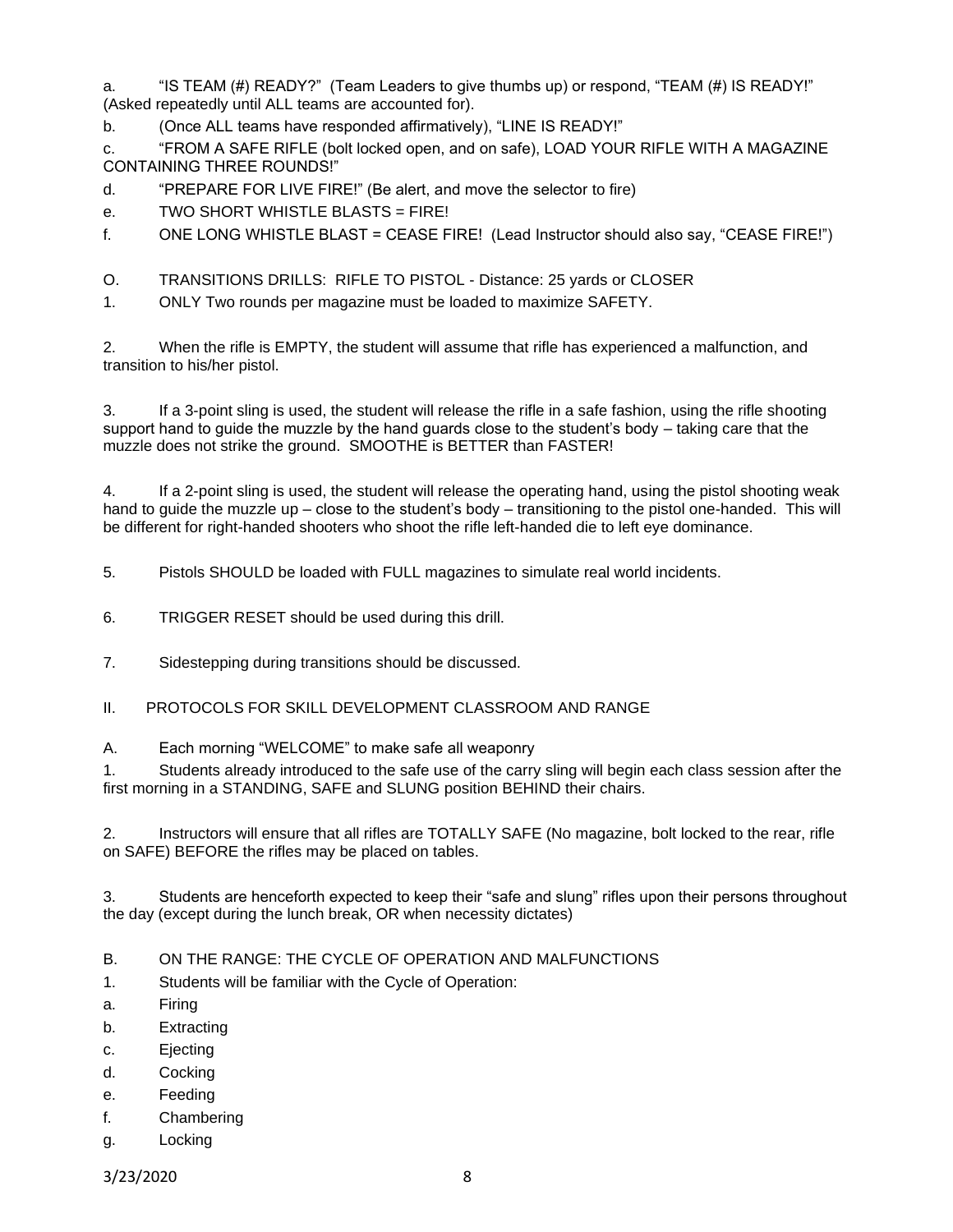- 2. Students will be familiar with the respective Malfunctions:
- a. Failure to Chamber
- b. Failure to Fire
- c. Failure to Extract
- d. Failure to Eject

3. The student will know remedy for two of the four Failures to Function: PUSH-PULL-TILT-RACK

4. The student will know the remedy for a Failure to Extract or Eject: RACK-LOCK-STRIP-TILT-RACK-RACK

a. For a Failure to Extract, the bolt MUST BE LOCKED to the rear to relieve spring pressure on the next cartridge.

b. For uniformity, we refer to these issues as MALFUNCTIONS. (Schools and courses often refer to these malfunctions in different terms: Stage 1-4 Malfunctions, Stoppages, Stage 2 Malfunctions are often called "Misfires," and Stage 3 Malfunctions are often called "Double-Feeds.")

c. Students should consider addressing these malfunctions ONLY FROM BEHIND COVER, and only as reasonable distances provide reaction time. The shooter should also know as they clear a malfunction, his/her threat may have moved.

- d. The SUPPORT HAND should be used to CLEAR the rifle.
- e. The FIRING HAND remains on the rifle operating controls.
- f. The rifle stock MAY be tucked under the firing arm for additional support.
- C. SHOOTING POSITIONS (\*7) Distances: Multiple: 100 yards to 10 feet
- 1. Students will become familiar with the following shooting positions:
- a. Prone
- b. Kneeling supported
- c. Kneeling unsupported
- d. Standing supported
- e. Standing unsupported
- f. Weak handed shooting / eye dominance
- g. Use of the Barricade
- 2. SPECIAL CONCERNS:

a. Instructors should EMPHASIZE that mobility must increase as distance decreases. Distance = Reaction Time = Increased Safety.

- b. As we get closer, our rate of fire INCREASES! Get Closer = Shoot Faster!
- c. With more distance, mobility is less necessary.
- d. Students should take care to avoid direct elbow-to-knee (bone-to-bone) contact.
- e. With rifles, the same side eye as the shooting hand should be used.
- D. PIVOTING MOVEMENT DRILLS Distance: 21 feet or less
- 1. Standing Pivots
- a. The student will look in the direction of the threat.

b. The student will control the muzzle of the rifle when moving 90 degree (right or left) towards the threat.

c. The students will not "sweep" his/her own feet or the feet of his/her neighbors.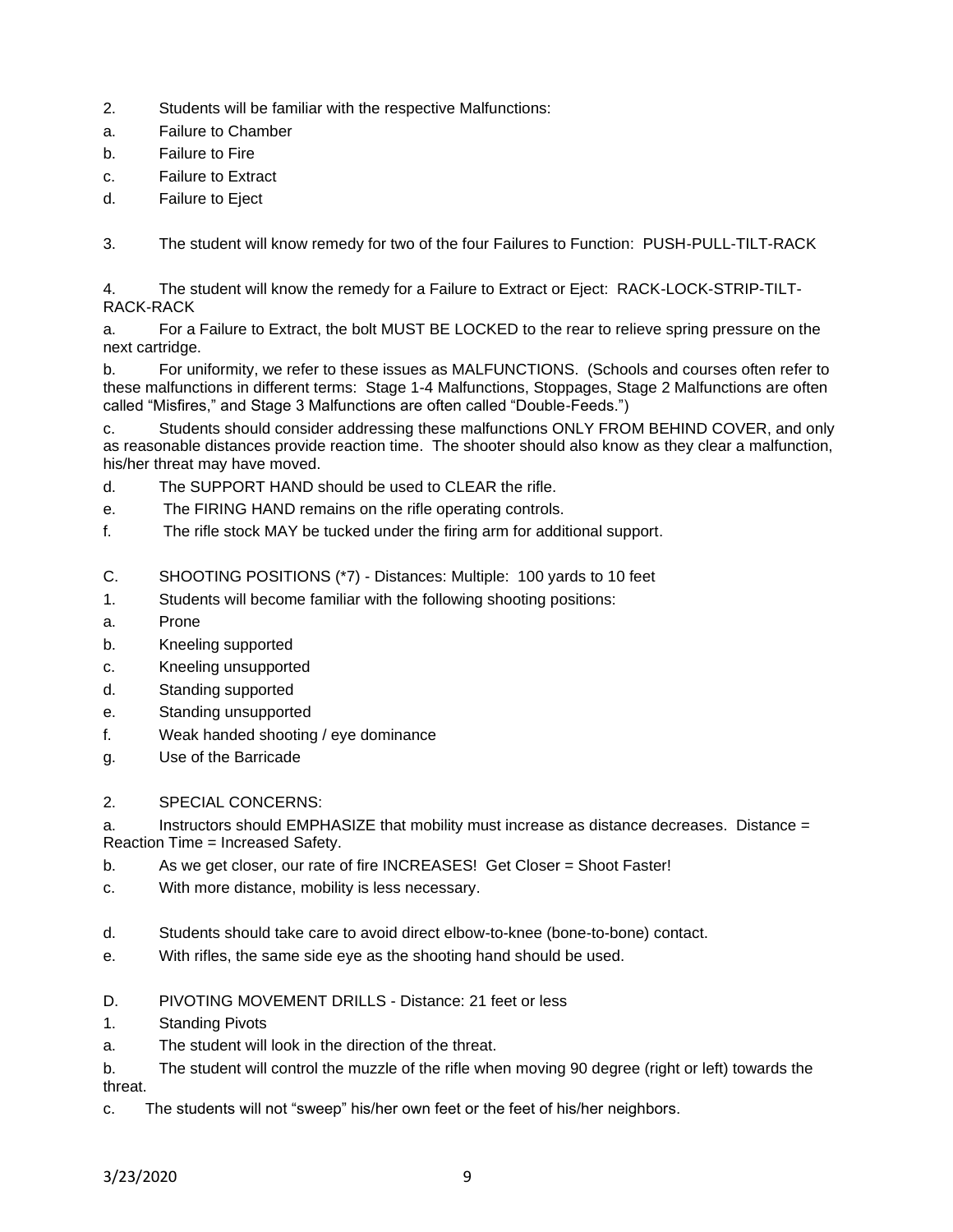d. Immediately after firing upon the threat, the student will scan his/her surroundings, including (head only) towards the rear.

2. Kneeling Pivots

a. The student will look in the direction of the threat

b. The student will control the muzzle of the rifle when moving 90 degree (right or left) towards the threat.

c. The students will not "sweep" his/her own feet or the feet of his/her neighbors.

d. Immediately after firing upon the threat, the student will scan his/her surroundings, including (head only) towards the rear.

3. TRIGGER RESET should be used during this drill.

- E. RELOADING DRILLS –
- 1. Distances: 25 yards or GREATER\*

a. Two to three rounds per magazine will be loaded to maximize reloading opportunities.

b. Students will keep the operating hand on the rifle, using the support hand for reloading.

c. Students will load the weapon using one spare magazine, which is to be carried in the rifle shooting weak-side rear pocket.

d. Ammunition and additional magazines may be stored elsewhere, but the magazine to be loaded MUST BE PRESENTED from the rifle shooting weak-side rear pocket, for accessibility and consistency.

## F. QUALIFICATION SHOOTING

1. An 80% accuracy for 50 yards or less using multiple rounds such as the FBI Qualification (AKA: "FBI Q") Course.

G. REMEDIATION PERIOD

1. Instructors will remediate deficiencies as identified.

- 2. Remediation to proficiency is required
- H. ADDITIONAL COURSE(S) OF FIRE

1. If no remediation is needed, a Lead Instructor may choose to repeat any of the above courses of fire.

- 2. NIGHT COMPETITION SHOOT (when feasible) such as a Bowling Pin Course
- I. USE OF THE FLASHLIGHT DRILLS
- 1. Based upon equipment deployed, students will demonstrate the following techniques:
- a. Side button Flashlight activation to target
- b. Rear button Flashlight activation to target
- c. Harries Method of resting fore grip on support wrist, holding Flashlight in support hand to target
- III. SHOOTING ON THE MOVE (\*7)
- A. With Precautions Students will be familiar with and engage in the following movements:
- 1. 4-way Movement
- a. Pivoting and Movements
- b. Cautious face to the threat retreat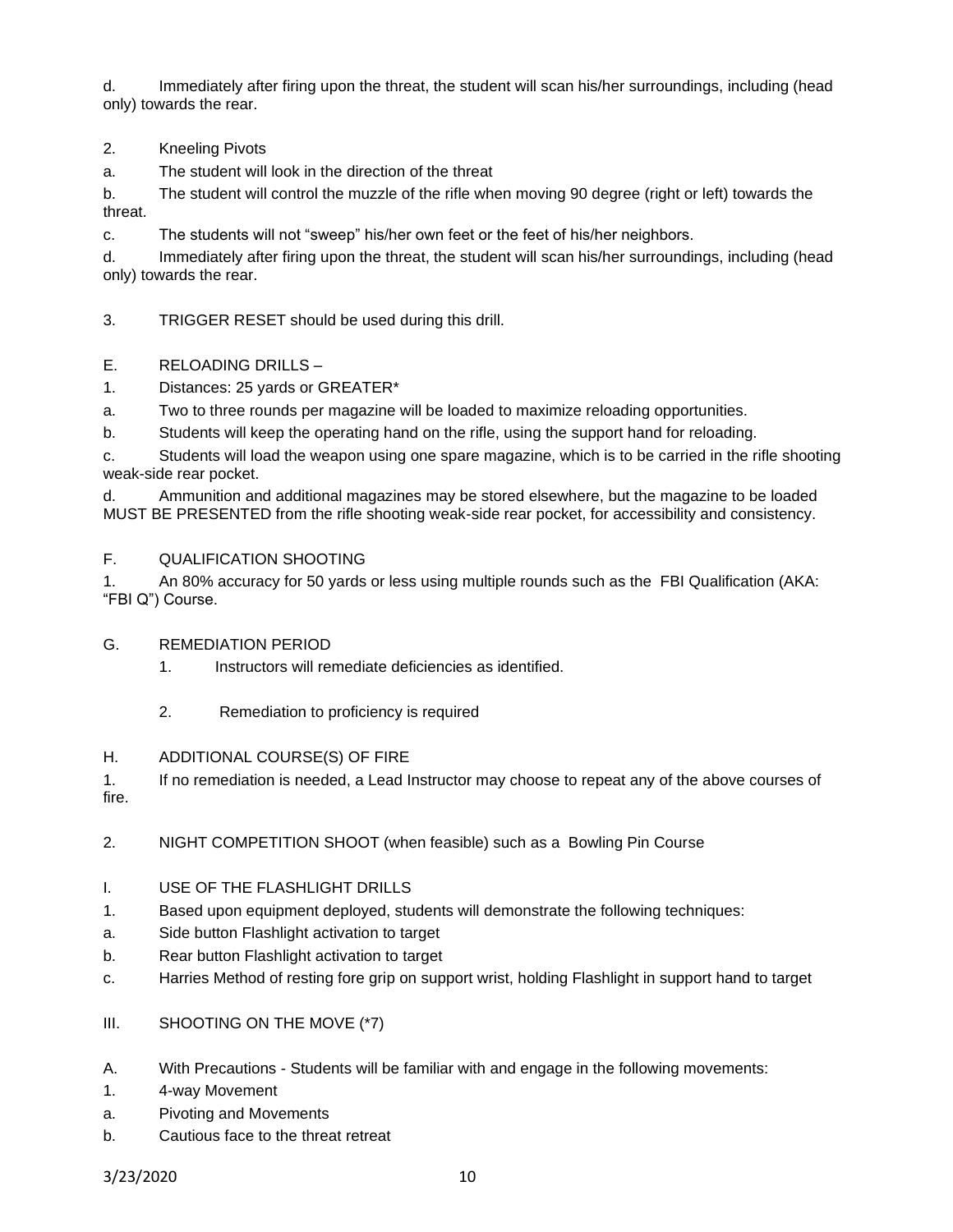- c. Ability to return fire or cover fire
- d. Instructors will maintain a 1 to 1 student guided instruction
- 2. Advancing
- a. Increasing fire rate
- b. Increased accuracy is expected
- 3. Tactical Retreat
- a. Cautious face to the threat retreat
- b. Ability to return fire or cover fire
- c. Instructors will maintain a 1 to 1 student guided instruction
- 4. Lateral Movements
- a. Target engagement to "cover"
- 5. Students will be instructed to fire on each step, only as a foot strikes the ground.
- a. Consider terrain
- b. Sight Alignment
- c. Stepping smoothly
- B. PRECISION SHOOTING
	- 1. Target Specific
		- a. T-Target Cranial-Ocular Cavity
		- b. Hostage Officer Scenario using static targets
- C. RIFLE CLEANING
- D. COURSE EVALUATION, DISCUSSION, AND CERTIFICATION

## **METHODS OF INSTRUCTION:**

Hands on experience - demonstration and skills

### **METHODS OF EVALUATION:**

Skill demonstrations Percent of total grade: 100.00 % Demonstrate the ability to properly load, unload, and fire the weapon and to clear malfunctions that might occur with the weapon.

### **REPRESENTATIVE TEXTBOOKS:**

Department Policy